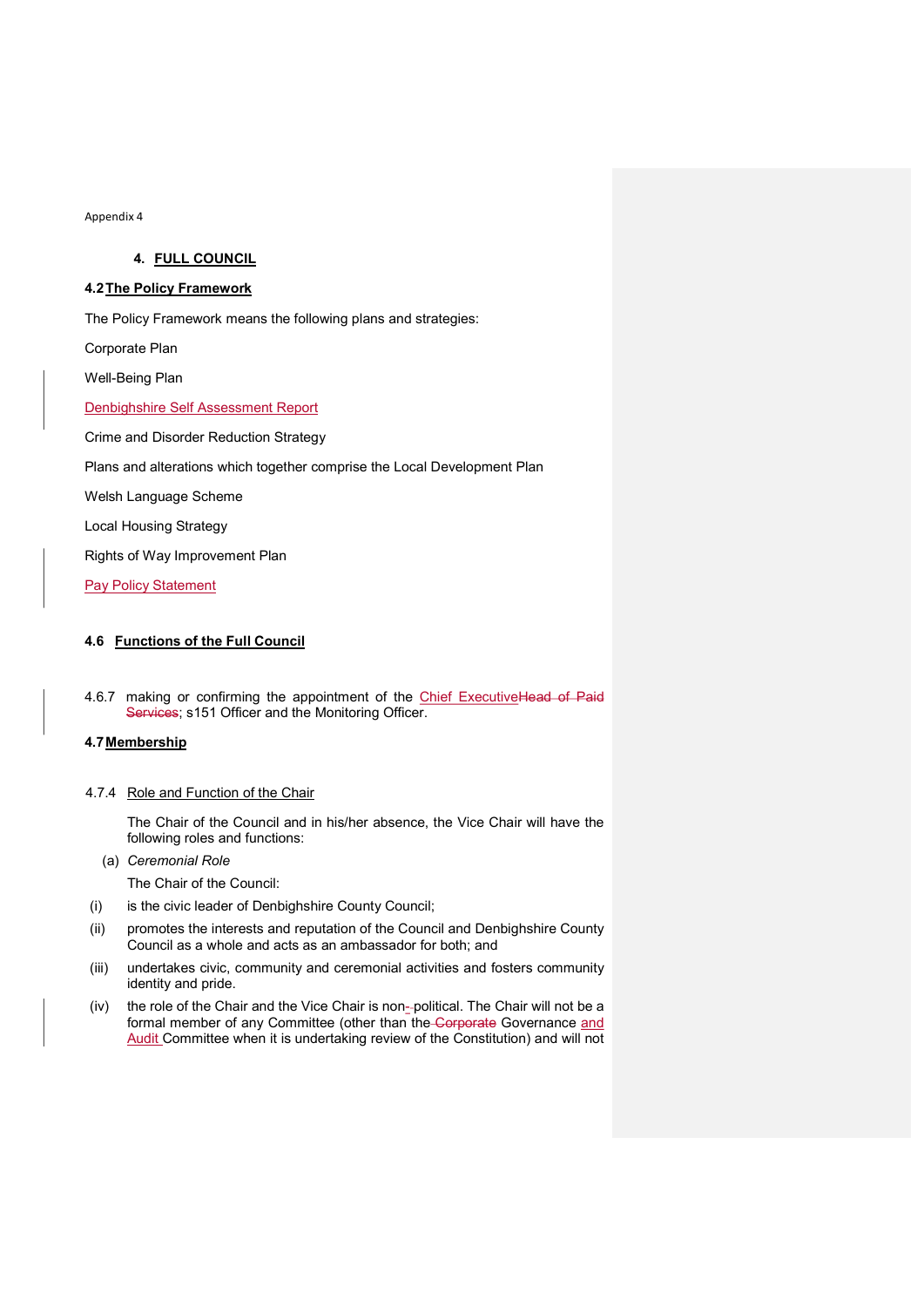have voting rights at any meeting other than County Council and the Corporate Governance and Audit Committee.

#### 4.10 Council Procedure Rules - Annual Meeting of the Council

## 4.10.1 Timing and Business

In a year when there is an ordinary election of councillors, the annual meeting will take place within 21 days of the retirement of the outgoing councillors. In any other year, the annual meeting will take place in May. The annual meeting will:

- (b) elect a person to preside if the Chair and Vice Chair of the Council is not present;
- (c) elect the Chair of the Council;
- (d) elect the Vice Chair of the Council;
- (e) approve the minutes of the last meeting;
- (f) receive any announcements from the Chair and/or the Head of Paid Service;
- (g) elect the Leader of the Council, except where the Leader was appointed for a period of *fivefour* years at the initial annual meeting of the Council;
- (h) be informed by the Leader of the number of Members to be appointed to the Cabinet;
- (i) appoint the Scrutiny Committees, a Standards Committee and such other committees and sub-committees as the Council considers appropriate to deal with matters which are neither reserved to the Council nor are Executive Functions (as set out in Section 13 of this Constitution);
- (j) receive from the Leader the scheme of delegations (as set out in Section 13 of this Constitution);
- (k) approve a programme of ordinary meetings of the Council for the year; and
- (l) consider any business set out in the notice convening the meeting.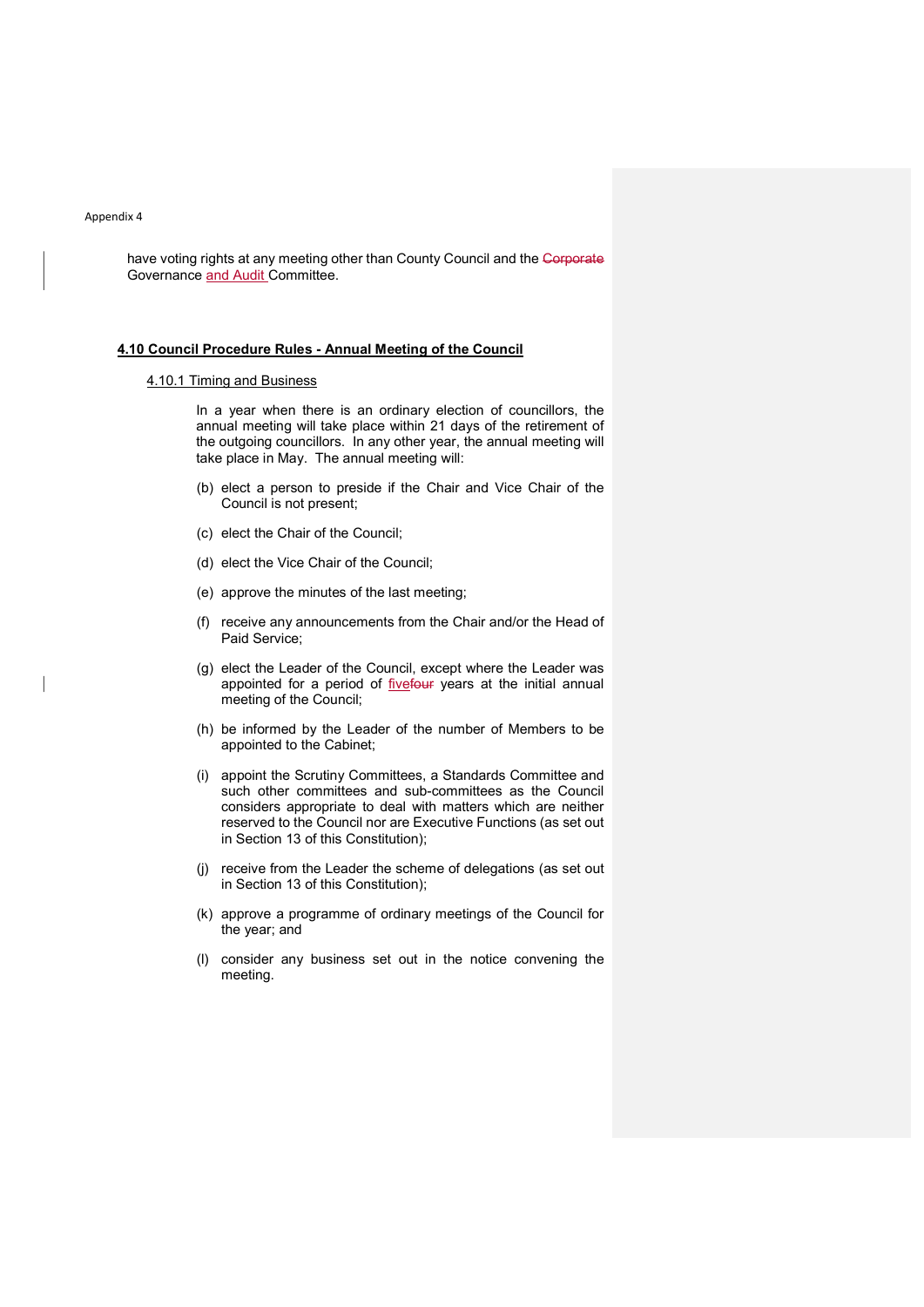#### 4.13 Time, Place and Duration of Meetings

## 4.13.1 Time and Place of Meetings

The time and place of meetings will be determined by the Head of Legal, HR and Democratic Services and notified in the summons. The place of a meeting will include provision for meetings to be attended remotely by persons who are not in the same physical location.

## 4.17 Remote Attendance

A meeting may be attended remotely by persons who are not in the same physical location.Remote attendance is not allowed at any meeting, committee or sub-committee at the present time.

## 4.18 Broadcasting of meetings

Council meetings shall be webcast as they take place by the Council so that members of the public not in attendance at the meeting can see and hear the proceedings. The webcast shall be available electronically on the Council's website for a period of 6 months after the meeting.

| Formatted: Font: 12 pt                                                         |
|--------------------------------------------------------------------------------|
| <b>Formatted: Font: 12 pt</b>                                                  |
| Formatted: Level 2, Indent: Left: 0 cm, First line: 0 cm,<br>Space After: 0 pt |
| Formatted: Font: 12 pt                                                         |
| Formatted: Font: 12 pt                                                         |

#### 4.26 Voting

#### 4.26.1 Majority

Unless this Constitution provides otherwise, any matter will be decided by a simple majority of those Members voting and present in the meeting the room at the time the question was put.

#### 4.27 Record of Attendance

All Members present during the whole or part of a meeting must sign their names on the attendance sheets before the conclusion of every meeting to assist with the record of attendance.

4.29 Members' Conduct